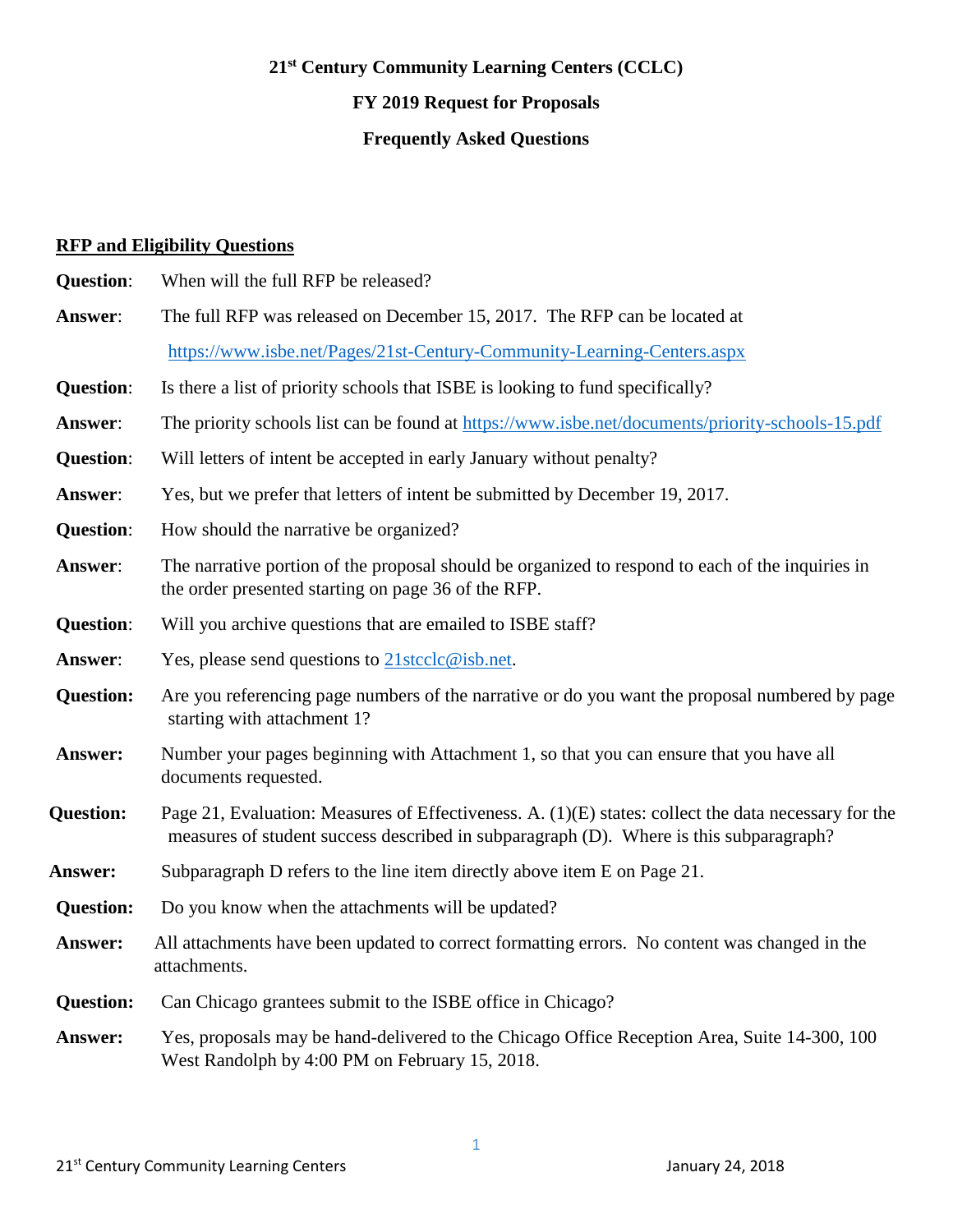| <b>Question:</b> | Attachment 2 how do you mark Item "C" when you have new districts and also a previous<br>funded site?                                                                                                                                                                                                                                                                                                                                                                                                                                                       |
|------------------|-------------------------------------------------------------------------------------------------------------------------------------------------------------------------------------------------------------------------------------------------------------------------------------------------------------------------------------------------------------------------------------------------------------------------------------------------------------------------------------------------------------------------------------------------------------|
| Answer:          | If the applicant (not the site) is a previously funded applicant in FY13 or FY15, "Previously<br>Funded" should be selected.                                                                                                                                                                                                                                                                                                                                                                                                                                |
| <b>Question:</b> | What needs to go in the notice to the newspaper?                                                                                                                                                                                                                                                                                                                                                                                                                                                                                                            |
| Answer:          | The notice should include information about your intent to apply and who to contact if there are<br>questions or entities interested in partnerships.                                                                                                                                                                                                                                                                                                                                                                                                       |
| <b>Question:</b> | If we are applying for the first time and don't have an RCDT code, where do we get one? We are<br>a CBO.                                                                                                                                                                                                                                                                                                                                                                                                                                                    |
| Answer:          | Entities wishing to apply for an RCDT code should email $21$ stcclc@isbe.net.                                                                                                                                                                                                                                                                                                                                                                                                                                                                               |
| <b>Question:</b> | When does ISBE anticipate announcing the successful applicants?                                                                                                                                                                                                                                                                                                                                                                                                                                                                                             |
| Answer:          | It is anticipated that successful applicants will receive a Notice of State Award (NOSA) from the<br>State Superintendent via email or the U.S. Postal Service approximately 90 days after the<br>application deadline.                                                                                                                                                                                                                                                                                                                                     |
| <b>Question:</b> | Can a district apply for several school sites?                                                                                                                                                                                                                                                                                                                                                                                                                                                                                                              |
| Answer:          | Yes                                                                                                                                                                                                                                                                                                                                                                                                                                                                                                                                                         |
| <b>Question:</b> | If a school is at 39% low SES, are they eligible? What is only one school in the district meets the<br>40% requirement?                                                                                                                                                                                                                                                                                                                                                                                                                                     |
| Answer:          | The law requires that 21 <sup>st</sup> CCLC awards be granted only to applicants who will primarily serve<br>students with a high concentration of students from low-income families (defined as not less than<br>40 percent of the students being eligible for free or reduced-price meals). Middle and high<br>schools, the free and reduced-price count generated at the school or from the elementary schools<br>that feed into the middle and/or high schools may be used to establish the low-income count at<br>the receiving middle or high school. |
| <b>Question:</b> | Are Chicago based charter schools eligible to apply?                                                                                                                                                                                                                                                                                                                                                                                                                                                                                                        |
| Answer:          | Charter schools authorized by LEAs are not eligible to apply independently from their<br>authorizing LEAs unless they are a 501c3, but will need to have a co-applicant with a LEA (i.e.<br>Regional Office of Education). State-authorized charter schools are eligible.                                                                                                                                                                                                                                                                                   |
| <b>Question:</b> | 2 USB drives or 1 USB drive with two electronic copies saved onto it?                                                                                                                                                                                                                                                                                                                                                                                                                                                                                       |
| <b>Answer:</b>   | 2 separate USB drives, 1 original paper copy, and 2 additional paper copies should be submitted                                                                                                                                                                                                                                                                                                                                                                                                                                                             |
| <b>Question:</b> | If we have a priority school that is a charter school (chartered by the school district) can we<br>include them as a site in the RFP?                                                                                                                                                                                                                                                                                                                                                                                                                       |
| <b>Answer:</b>   | Yes, charter schools may be included as a site.                                                                                                                                                                                                                                                                                                                                                                                                                                                                                                             |
| <b>Question:</b> | The Needs Assessment template - do we need to include that? It was not listed as an attachment<br>in the RFP.                                                                                                                                                                                                                                                                                                                                                                                                                                               |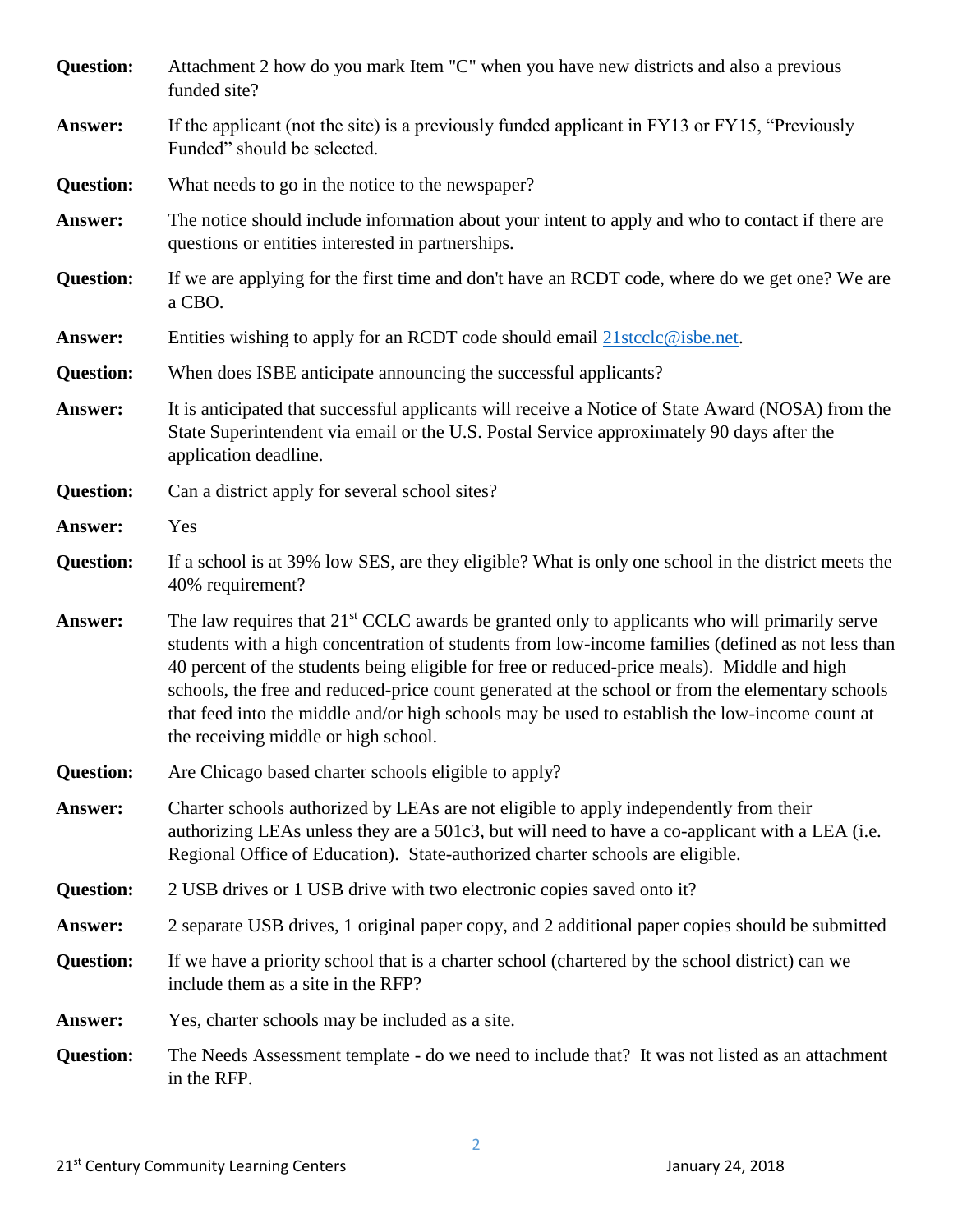| Answer:          | The Needs Assessment template does not need to be included. The template is to be used as a<br>graphic organizer for applicants. Applicants should refer to the results of the assessment in the<br>needs section of the narrative. |
|------------------|-------------------------------------------------------------------------------------------------------------------------------------------------------------------------------------------------------------------------------------|
| <b>Question:</b> | Can we include a contracted school through CPS?                                                                                                                                                                                     |
| Answer:          | Please follow the CPS protocol that is on the 21 <sup>st</sup> Century webpage.                                                                                                                                                     |
| <b>Question:</b> | Can the funds be used to support organized high school sports programs?                                                                                                                                                             |
| Answer:          | N <sub>o</sub>                                                                                                                                                                                                                      |
| Question:        | For the notice to the community, do social media sites count, ex: Facebook, Twitter, etc.?                                                                                                                                          |
| Answer:          | The site needs to be accessible to the public.                                                                                                                                                                                      |
| <b>Question:</b> | Would two sites be combined on one application if the program design is different?                                                                                                                                                  |
| Answer:          | If program design is different, an applicant may want to submit separate applications.                                                                                                                                              |

## **Co-Applicants and Partners**

| <b>Question:</b> | Do joint applicants have to have their RCDT code to submit the application?                                                                                                                                                                                                                                                                                            |
|------------------|------------------------------------------------------------------------------------------------------------------------------------------------------------------------------------------------------------------------------------------------------------------------------------------------------------------------------------------------------------------------|
| Answer:          | Yes, please email 21 stcclc@isbe.net for more information on obtaining an RCDT code.                                                                                                                                                                                                                                                                                   |
| <b>Question:</b> | Can an organization apply and partner with private schools and if so, who is the LEA                                                                                                                                                                                                                                                                                   |
| Answer:          | Organizations can apply with private schools. However, the purpose of the funds is to provide<br>resources to increase student academic achievement for students who attend the State's lowest<br>performing schools. The list of priority schools is located at<br>https://www.isbe.net/Documents/priority-schools-15.pdf%23search=priority%20schools                 |
| <b>Question:</b> | Given the page constraints some sections ask for in-depth/further partner information. Can<br>partners be separated as those that are primary and those with less extensive involvement so that<br>the narrative can focus on those primary partners? So that the secondary partners can still be<br>listed without penalty for not providing more robust information. |
| Answer:          | Yes, you may separate the partners based on the extent of their involvement.                                                                                                                                                                                                                                                                                           |
| <b>Question:</b> | There are priority points for working with a Community agency, so are they listed as a co-<br>applicant with an RCDT code/GATA or is this addressed in the narrative?                                                                                                                                                                                                  |
| Answer:          | Co-applicants will need to establish an RCDT code and complete the GATA pre-qualification<br>process. The community agency will need to be listed as a co-applicant to receive priority<br>points.                                                                                                                                                                     |
| <b>Question:</b> | When writing for multiple school districts, do they just sign the assurances for their original<br>signatures?                                                                                                                                                                                                                                                         |
| Answer:          | The Assurances (Attachment 13B) will need to be signed by the co-applicant. A memorandum<br>of understanding should also include the original signature of the co-applicant.                                                                                                                                                                                           |

3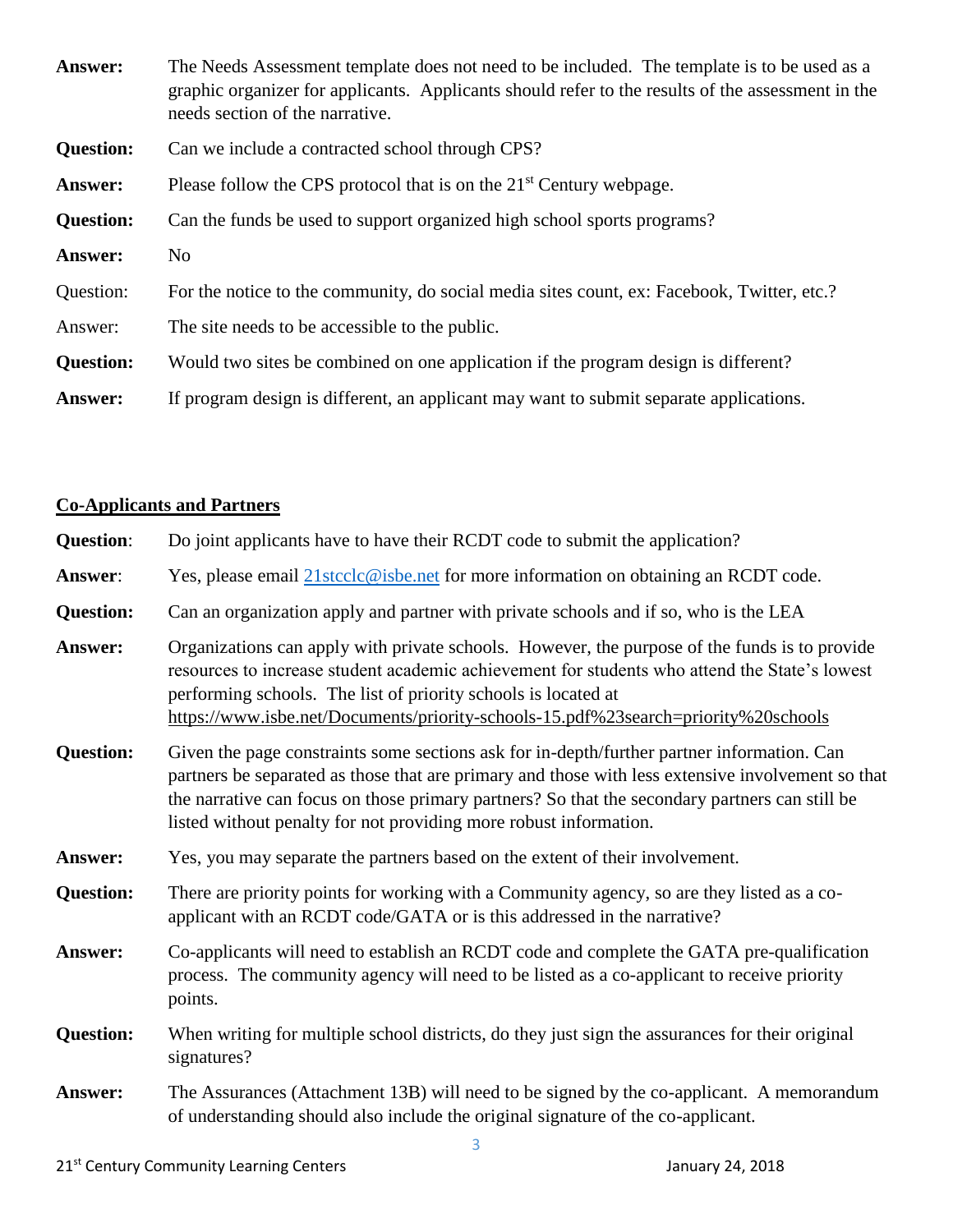| <b>Question:</b> | Is there any advantage to submitting a joint application vs. applying as a single applicant?                                                                                                                                                                                                                                                                                                    |
|------------------|-------------------------------------------------------------------------------------------------------------------------------------------------------------------------------------------------------------------------------------------------------------------------------------------------------------------------------------------------------------------------------------------------|
| Answer:          | A joint application is part of the criteria for priority points. Joint applications also provide<br>applicants with opportunities access to more resources and services.                                                                                                                                                                                                                        |
| <b>Question:</b> | Can you please clarify the difference between a co-applicant and a project partner?                                                                                                                                                                                                                                                                                                             |
| Answer:          | A co-applicant works with the applicant to complete the application and is responsible to ISBE<br>and to the administrative agent for the grant. Co-applicants remain for the life of the grant.<br>Partners have a limited role and provide a specialized service for a shorter amount of time to be<br>determined by the applicant.                                                           |
| <b>Question:</b> | We are an elementary school district. Is there an advantage to partnering with a high school?                                                                                                                                                                                                                                                                                                   |
| Answer:          | Applicants should take into consideration the needs of their community when determining<br>partners or co-applicants. Competitive priority points will be given to programs that serve<br>eligible middle or high schools and are submitted as a joint application between at least one LEA<br>receiving funds under Title I, Part A and at least one public or private community organization. |
| <b>Question:</b> | Do all of our partners need to be 501c3 organizations? Can they be business owners that offer the<br>services we are proposing?                                                                                                                                                                                                                                                                 |
| Answer:          | Partners do not have to be a 501c3.                                                                                                                                                                                                                                                                                                                                                             |
| <b>Question:</b> | If we are partnering with different districts, do we need to submit different proposals or one<br>proposal with multiple sites?                                                                                                                                                                                                                                                                 |
| Answer:          | One proposal can have multiple sites.                                                                                                                                                                                                                                                                                                                                                           |
| <b>Question:</b> | Can a community foundation be the co-applicant?                                                                                                                                                                                                                                                                                                                                                 |
| Answer:          | Yes, as long as they are a 501c3 organization and partner with an LEA.                                                                                                                                                                                                                                                                                                                          |

#### **Funding**

- **Question**: Does this mean that in the budget 2300 function/object must equal no more than 2% of total funding request? In the past, it was 5%.
- **Answer**: In the past, it was 5%. For FY 2019, the budget shall specify that no more than 2 percent of the total grant award shall be used for administrative and general expenses (General Administration 2300). The indirect costs will be in addition to the administration costs. They will not be combined.
- **Question:** How many grant awards are going to be given?
- **Answer**: The number of grants awarded is dependent upon the funds requested.
- **Question**: Assuming adequate appropriations and organizations meeting all requirements, is funding expected to be level for all 5 years?

**Answer**: All grantees will be level-funded at the initial award amount for each year of the life of the grant.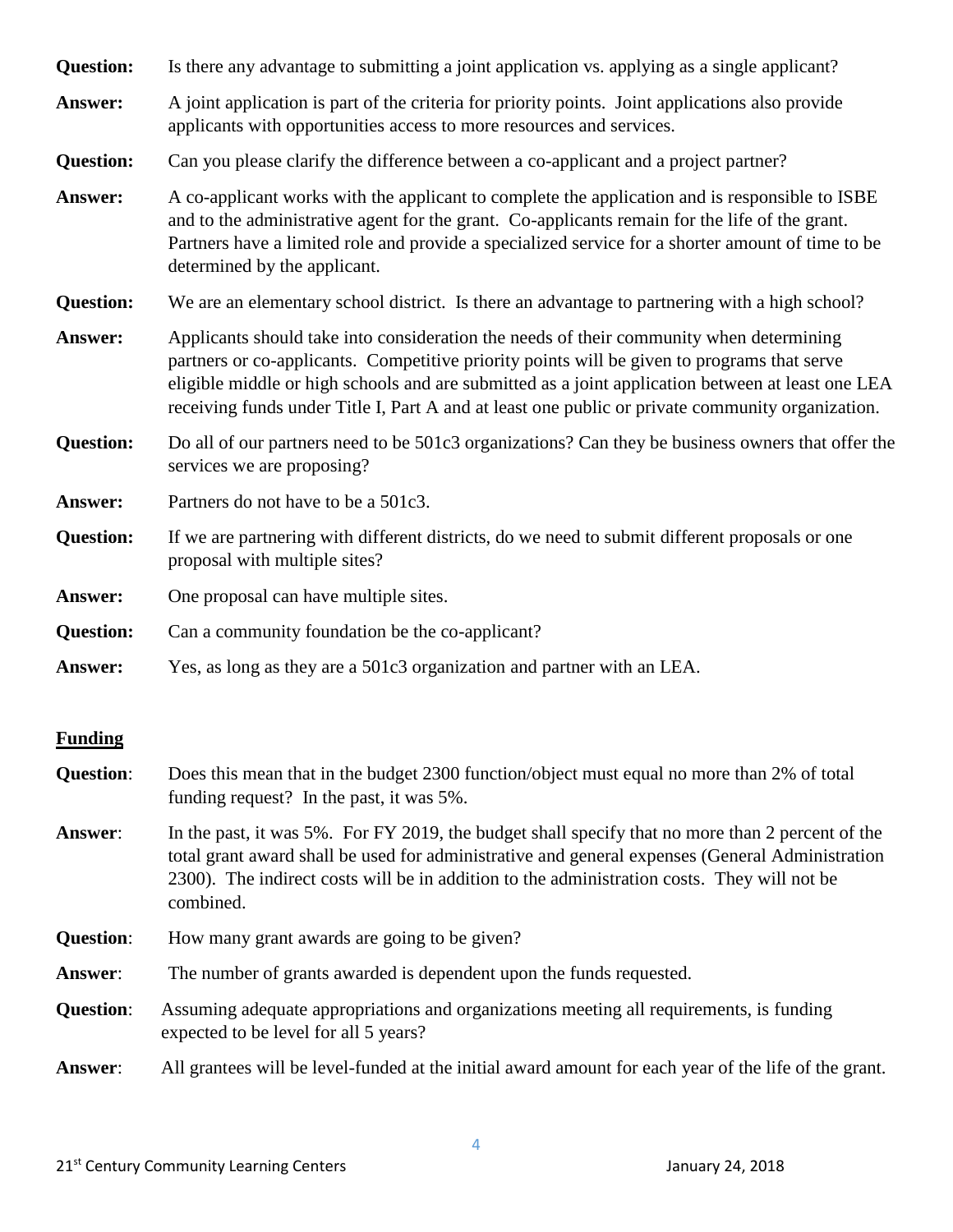| <b>Question:</b> | It is my understanding that schools currently receiving funding under FY15 cannot be listed on a<br>grant application for F19. Is that correct?                                                                                                                                                             |
|------------------|-------------------------------------------------------------------------------------------------------------------------------------------------------------------------------------------------------------------------------------------------------------------------------------------------------------|
| Answer:          | Yes, any school that is currently receiving funding from the FY13 and FY15 cannot be listed on<br>an FY19 application to receive funding.                                                                                                                                                                   |
| <b>Question:</b> | Can you explain who can use indirect costs for the budget?                                                                                                                                                                                                                                                  |
| Answer:          | Indirect costs may be used by the fiscal agent. Entities (based on type) will utilize the ISBE-<br>established indirect cost rates.                                                                                                                                                                         |
| <b>Question:</b> | Can you explain the part of the RFP that mentions that no one region will not get more than half<br>of the available grants.                                                                                                                                                                                |
| Answer:          | The State of Illinois is divided into regions. A map of the regions is located at<br>https://www.isbe.net/Pages/Statewide-System-of-Support-Fiscal-Agents.aspx. This is<br>referencing that no more than one region will receive over half of the funding.                                                  |
| <b>Question:</b> | Is there a match requirement?                                                                                                                                                                                                                                                                               |
| Answer:          | N <sub>o</sub>                                                                                                                                                                                                                                                                                              |
| <b>Question:</b> | Is there a general guideline for per student cost?                                                                                                                                                                                                                                                          |
| Answer:          | No, however, the costs must be in reason with the projected number of students projected to be<br>served.                                                                                                                                                                                                   |
| <b>Question:</b> | Is indirect capped or can we use negotiated federal rate?                                                                                                                                                                                                                                                   |
| Answer:          | Grantees must use the rate negotiated by ISBE. For more information about indirect costs please<br>see Page 37 of the State and Federal Grant Administration Policy, Fiscal Requirements, and<br>Procedures found at<br>https://www.isbe.net/Documents/fiscal_procedure_handbk.pdf#search=fiscal%20handbook |
| <b>Question:</b> | If we have completed the GATA prequalification for another state application, does that cover<br>this app?                                                                                                                                                                                                  |
| Answer:          | Yes it does for the Internal Control Questionnaire, however, if funded there will be a                                                                                                                                                                                                                      |

#### **Service Requirements**

**Question**: If a proposal only intends to service 3rd, 4th and 5th graders, would that meet service requirements for the grant?

programmatic risk assessment that will need to be completed.

- **Answer**: Yes. You can choose specific grades you want to target in a school. You do not have to serve the entire school.
- **Question**: What is a minimum number of students to be served at a single school location?
- **Answer**: There is no minimum number of students to be served at a single school location. The funds requested must be reasonable and necessary based on the number of students. For example, if you are asking to serve 20 students a request of \$150,000 is not reasonable.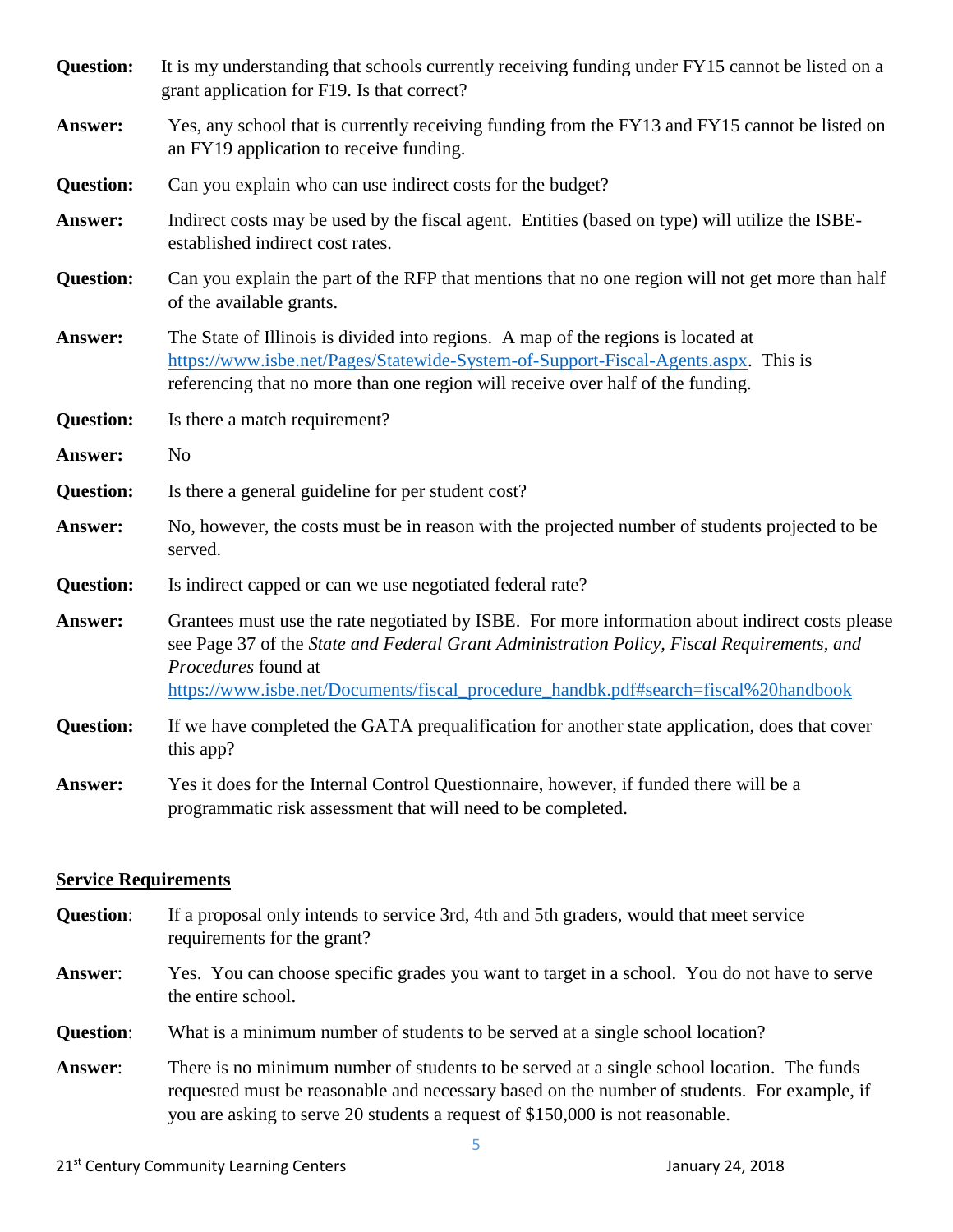| <b>Question:</b> | Does the district just need to offer 12 hours per week of opportunity for the enrichment activities<br>or must the participants actually attend all 12 hours each week to keep the grant?                                                                        |
|------------------|------------------------------------------------------------------------------------------------------------------------------------------------------------------------------------------------------------------------------------------------------------------|
| Answer:          | The focus of the activities should be to increase student academic achievement. The District will<br>need to offer programs a minimum of 12 hours per week for a minimum of 28 weeks. Student<br>attendance is counted by the number of days a student attended. |
| <b>Question:</b> | Students must be served 30 days or more, what are you considering a day? For example, our<br>proposal will be for enrichment activities 1.5 hours per day during the week and 4.5 hours on<br>Saturday. So what would be considered a day?                       |
| Answer:          | Each day is the day programming is offered. For example, if a student attends on Monday and<br>Tuesday, that would be considered 2 days of attendance.                                                                                                           |
| <b>Question:</b> | Are there programming requirements for summer?                                                                                                                                                                                                                   |
| Answer:          | Summer programming has a three-week minimum requirement.                                                                                                                                                                                                         |
| <b>Question:</b> | Can you provide clarity on the number of students per schools that must be met?                                                                                                                                                                                  |
| Answer:          | The number of students that must be met is dependent on the student enrollment of the school.                                                                                                                                                                    |
| <b>Question:</b> | Are schools required to serve youth who are not enrolled at their school?                                                                                                                                                                                        |
| Answer:          | A consultation must occur with the public or private schools in the area. Please see Attachments<br>11A and 11B.                                                                                                                                                 |
| <b>Question:</b> | There is a 12 hour/week minimum. Is this 12 hours of student and family participation total? Or<br>12 hours of JUST student participation--with family pieces not included in the total.                                                                         |
| Answer:          | The 12 hours refers to student participation. The 12 hours does not include family participation.                                                                                                                                                                |
| <b>Question:</b> | What is the minimum number of hours, we must provide services for parents?                                                                                                                                                                                       |
| Answer:          | The hours for parents must not exceed the hours provided to students. Parent programs must be<br>ongoing and not one time events.                                                                                                                                |
|                  |                                                                                                                                                                                                                                                                  |

### **Scoring**

**Question:** How many extra points will be received for including a high school or middle school?

- **Answer**: Programs serving middle and high schools and submitted as a joint application between at least one LEA receiving funds under Title I, Part A and one public or private community organization will receive 10 points. If it is a rural school that meets the definition of rural also you may receive an additional 10 points. If the school is also a priority/comprehensive school you would get an additional 10 points for a total of 30 points if you met all three priority areas.
- **Question:** How many points for a school on the priority list?
- **Answer**: Competitive priority of 10 points will be given to those programs that serve the state's lowestperforming schools (identified as a priority school) and are submitted as a joint application between at least one LEA receiving funds under Title I, Part A and at least one public or private community organization.